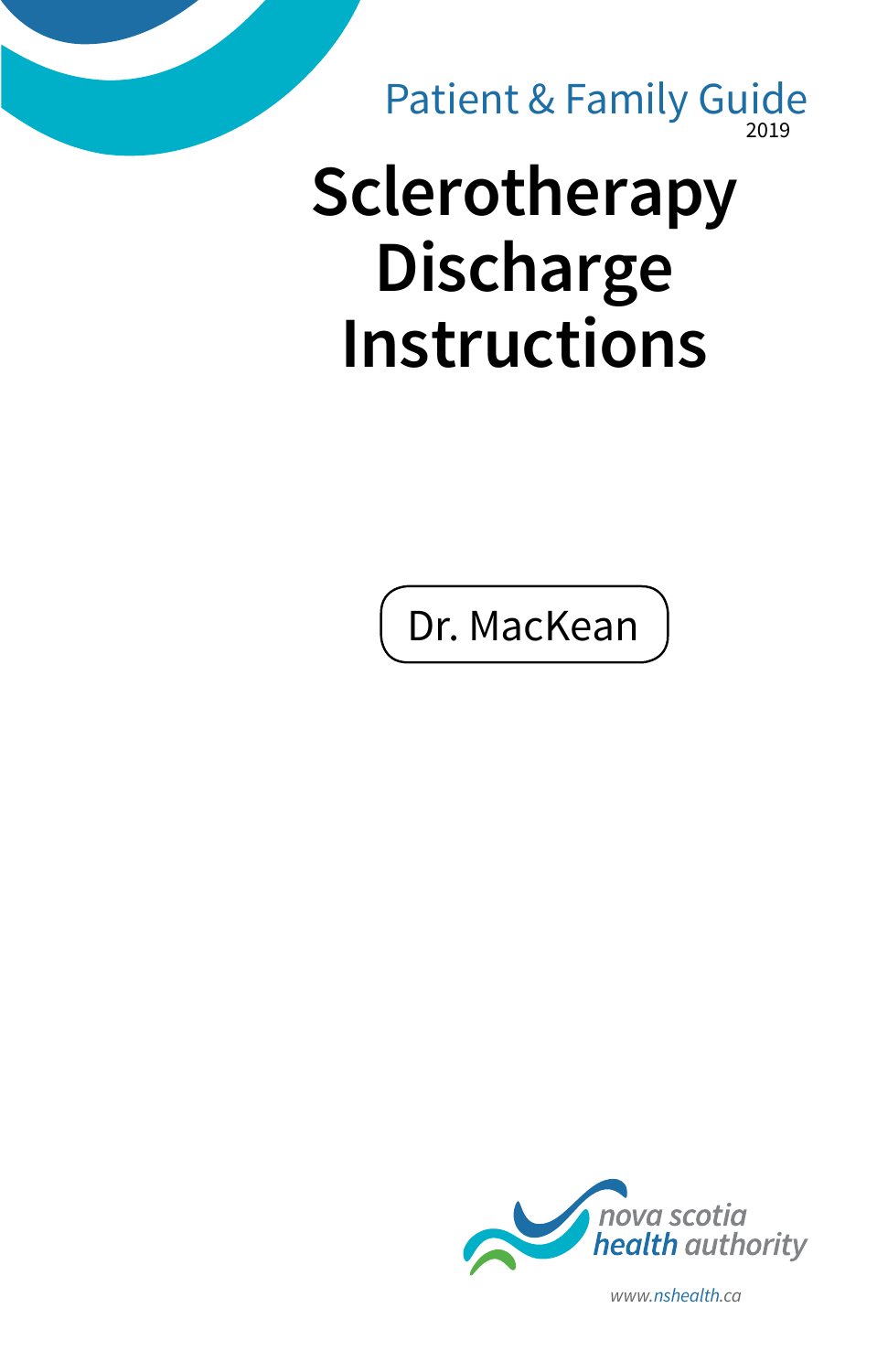# **Sclerotherapy Discharge Instructions**

,

Your varicose veins have been injected with

during a treatment called sclerotherapy. This medication causes a blockage in your varicose veins. This forces the blood to go around the blockage and travel through nearby healthier veins, increasing blood flow in your legs.

### **It is important that you follow these directions to prevent blood clots from forming in your healthy veins:**

- You should be able to go back to your usual activities on the same day.
- Wear your bandages for \_\_\_\_\_ days. Dr. MacKean will tell you when you can stop wearing them.
- Wear compression stockings or bandages if Dr. MacKean prescribed them for you. You can buy these at a drugstore. These are used to press down on your treated veins.
- Do not sit for long periods. Walking and moving around are important to prevent blood clots.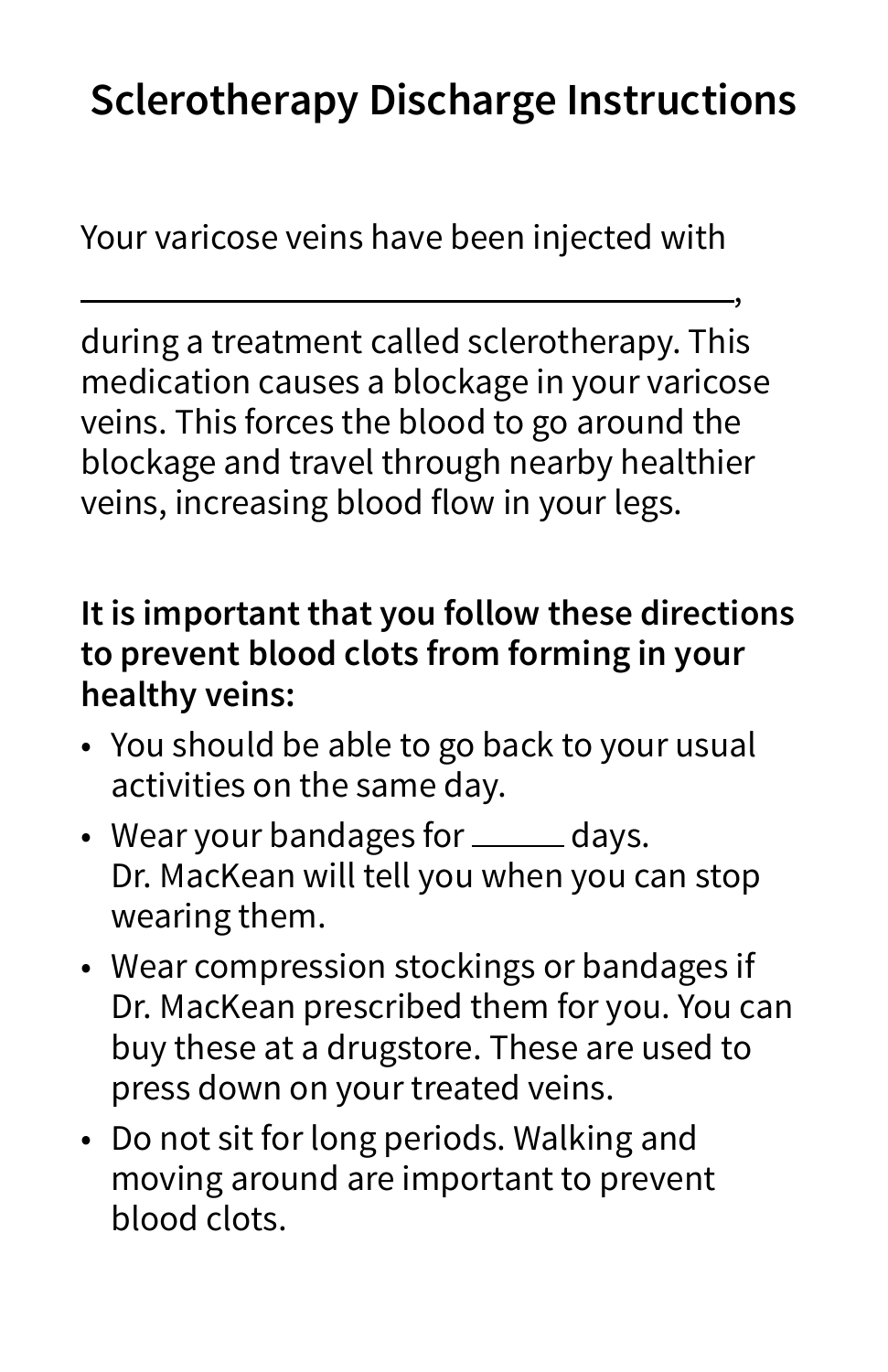- Keep your affected leg raised above the level of your heart when sitting.
- Do not cross your legs when sitting.
- Do not stand still for long periods.
- Take daily walks.

| Your followup appointment with<br>Dr. MacKean is on: |
|------------------------------------------------------|
| Date: $\overline{\phantom{a}}$                       |
| Time:                                                |

## **Mild side effects**

- You may have slight stinging or burning around the injection site.
- Raised red areas at your injection site should go away within a few days.
- You may have itching for 1 or 2 days.
- Bruising can last several days or a week.